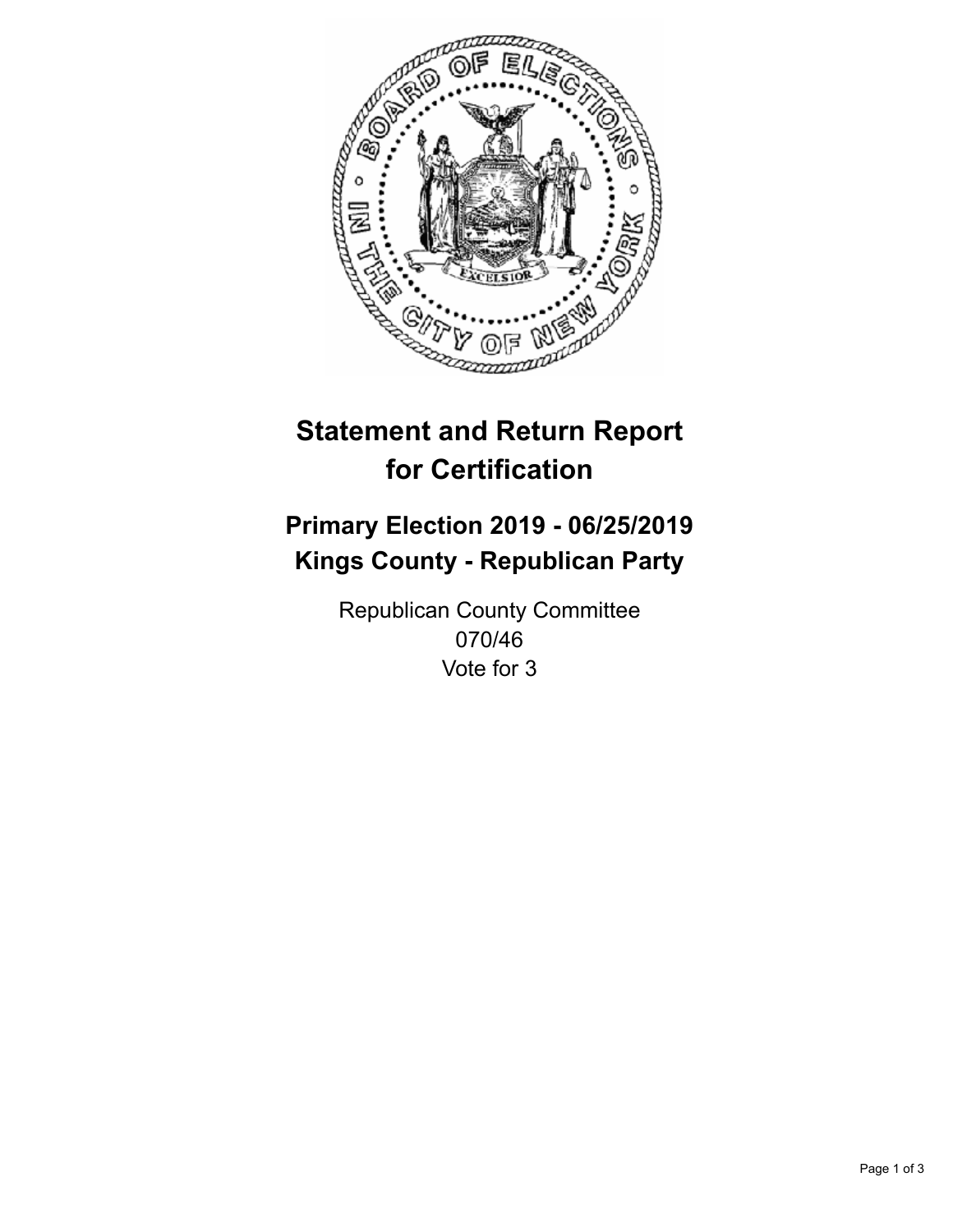

## **Assembly District 46**

| PUBLIC COUNTER                                           | 23 |
|----------------------------------------------------------|----|
| <b>MANUALLY COUNTED EMERGENCY</b>                        | 0  |
| ABSENTEE / MILITARY                                      | 2  |
| AFFIDAVIT                                                | 0  |
| <b>Total Ballots</b>                                     | 25 |
| Less - Inapplicable Federal/Special Presidential Ballots | 0  |
| <b>Total Applicable Ballots</b>                          | 25 |
| <b>ANTHONY G. BEHETTE</b>                                | 7  |
| <b>MARYANN LOGUE</b>                                     | 6  |
| <b>MONDA J. GHORRA</b>                                   | 3  |
| <b>RITA PAPAGNI</b>                                      | 13 |
| <b>VINCENT CERVASIO</b>                                  | 15 |
| <b>SUZANNE IACONA</b>                                    | 11 |
| <b>Total Votes</b>                                       | 55 |
| Unrecorded                                               | 20 |